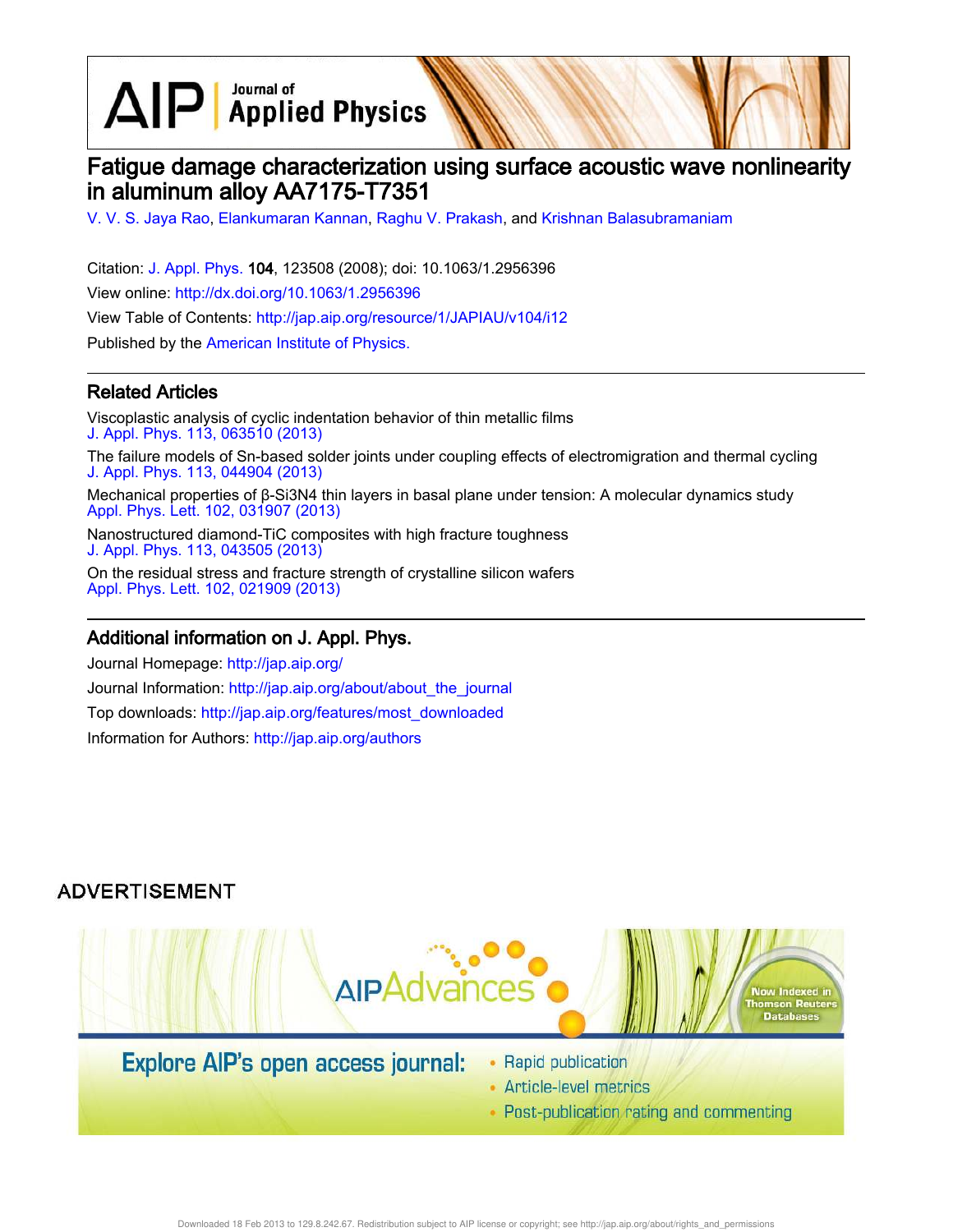# **Fatigue damage characterization using surface acoustic wave nonlinearity in aluminum alloy AA7175-T7351**

V. V. S. Jaya Rao, Elankumaran Kannan,<sup>a)</sup> Raghu V. Prakash, and Krishnan Balasubramaniam<sup>b)</sup> *Center for Non-Destructive Evaluation and Department of Mechanical Engineering, Indian Institute of Technology Madras, Chennai 600 036, India*

Received 23 January 2008; accepted 9 May 2008; published online 17 December 2008-

Nonlinear ultrasonic (NLU) harmonic generation system was used to characterize the fatigue damage in a flat hour-glass, high strength Al–Cu–Zn–Mg alloy, AA7175-T7351 specimens. Experiments were carried out to introduce controlled levels of fatigue damage under constant amplitude loading to determine the NLU response using surface acoustic wave (or Rayleigh mode) at regular intervals of fatigue life. The NLU parameter  $(A_2/A_1^2)$  plotted as a function of percentage of fatigue life shows two peaks for all the samples tested, independent of the amplitude of fatigue loading. The first peak appeared between 40%–50% of fatigue life and the second peak between 80%–90% of fatigue life. Among the two flat surfaces of the specimen, a higher nonlinearity response was observed on the surface which had the first crack initiation. The appearance of two peaks in the nonlinear response during fatigue damage progression is explained based on the dislocation dynamics and dislocation-crack interaction present in the specimens during the fatigue process. © 2008 American Institute of Physics. [DOI: 10.1063/1.2956396]

### **I. INTRODUCTION**

Fatigue is an important consideration in the design of high performance, safety critical structures and components, as fatigue failure constitutes nearly 70% of failures in dynamically loaded components. Traditionally, damage in materials is characterized by using one or more of the nondestructive evaluation (NDE) techniques, but these are effective in detecting the defects that are of the order of 0.1–1.0 mm, but if one were to characterize the defects which are of the order of  $1-100 \mu m$ , only a few techniques are available such as acoustic microscopy,<sup>1</sup> acoustic emission,<sup>2</sup> linear ultrasonics based on attenuation<sup>3-5</sup> and Rayleigh wave reflection, positron annihilation,<sup>7,8</sup> nonlinear ultrasonic (NLU) technique,  $9-25$  etc.. For detecting cracks and other flaws which are of considerable size  $(\sim 0.1 \text{ mm})$ , many conventional techniques can serve the purpose, whereas for early detection of damage even before the crack initiates, NLU harmonic generation technique is considered to be an emerging method compared to linear conventional NDE methods.

NLUs generally entails the study of both the acoustoelastic effect and finite amplitude ultrasonics. The acoustoelastic effect technique<sup>9</sup> requires application of stress and measurement of small changes in the sound velocity in the material. In most cases, this technique is not considered to be very practical as very subtle changes in velocity has to be measured. In NLU technique, a finite amplitude ultrasonic wave is introduced into the material, the wave gets distorted as it propagates through the material due to the nonlinearity present in the material. This distortion on the wave gives rise to the second and higher harmonics besides the fundamental frequency in the frequency spectrum of the received signal. Measurement of these harmonics offers a unique method for the study of anharmonicity of the solids. $^{26}$  In characterizing a material using NLU technique, the nonlinearity parameter or the nonlinearity coefficient  $(\beta)$  is a key parameter that represents the nonlinear elastic characteristics of material. The nonlinearity parameter is the intrinsic property of the material and is a function of the higher order elastic constants, which are very sensitive to interatomic changes and the presence of microlevel defects in the material.

Hikata *et at*. <sup>27</sup> first proposed during their NLUs studies on aluminum that the NLU response of a material can also arise from the interaction of ultrasonic wave with dislocations in the material and plastic deformation process can be monitored using this technique. Later on, many researchers applied this technique for detecting early damage during fatigue processes in materials during which change in dislocation dynamics occurs. Grosskruetz<sup>10</sup> suggested that long dislocation loops produced during the fatigue after deformation led to subsequent increase in the second harmonic. Second harmonic generation under cyclic loading has been reported by Yermilin *et al.*<sup>11</sup> and observed an increase in second harmonic in titanium and steel samples subjected to fatigue loading. Buck *et al.*<sup>12</sup> showed that as the number of fatigue cycles increase, the surface cracks appear on the component and act as the additional sources for the nonlinearity. The harmonic generation was studied for a wide range of fatigue loading conditions, fundamental amplitudes, and also external load has been reported. Further, it was also observed experimentally that long dislocation loops developed during fatigue after deformation can lead to subsequent increase in the second harmonic.<sup>13</sup>

a)Present address: Department of Physics, RKM Vivekananda College, Chennai-600 004, India.

b)Author to whom correspondence should be addressed. Electronic mail: balas@iitm.ac.in.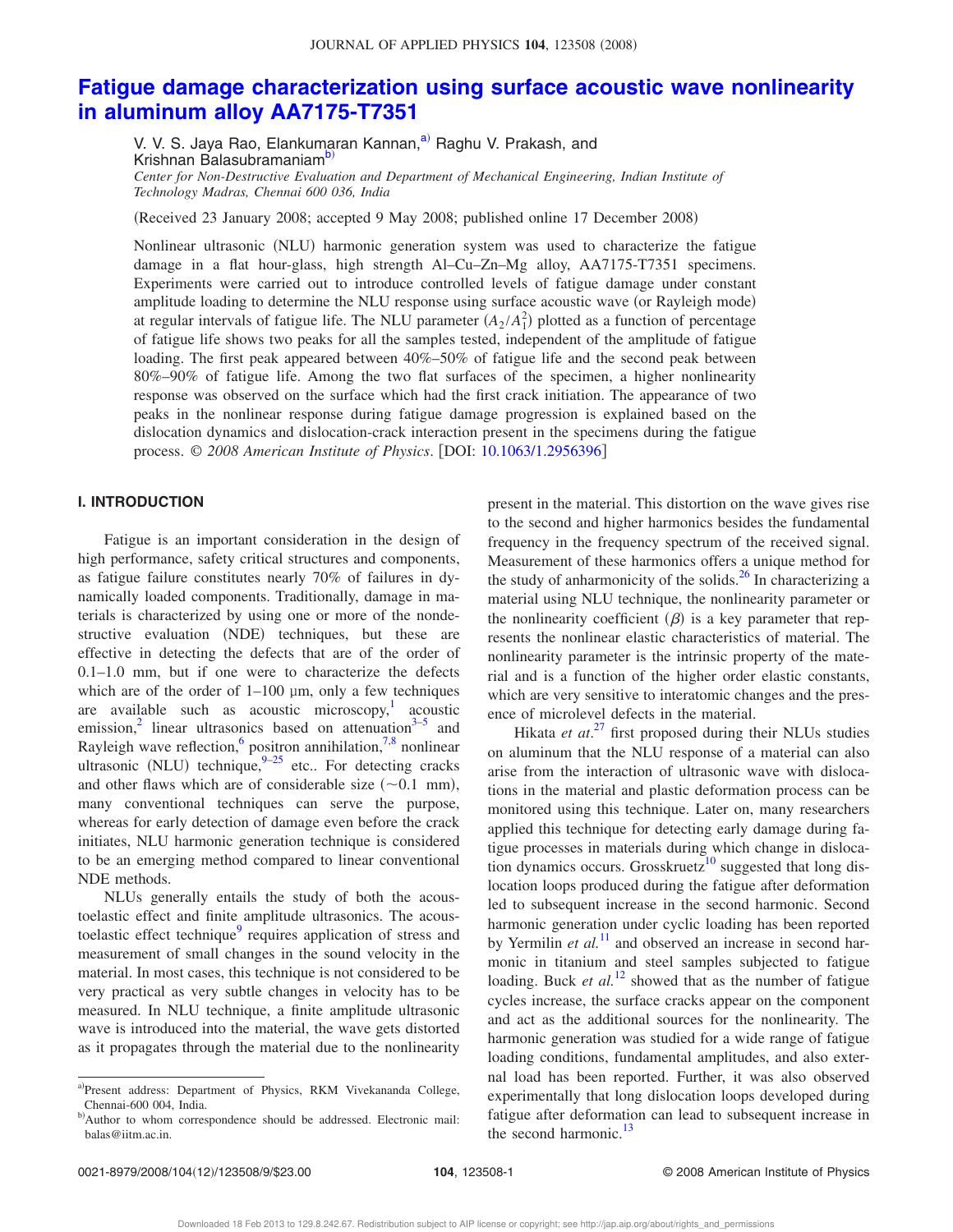

Yost and Cantrell $14-17$  presented the experimental evidence as well as an analytical model, which suggests a strong nonlinear interaction of acoustic waves with dislocation dipoles in fatigued metals. The model presented by them predicts generation of a substantial acoustic second harmonic that depends on the distance between the glide planes of the dipole pair, the dipole density, and on the particular arrangement and volume fraction of dipoles in a given substructure of the fatigued solid.

Subsequent to Cantrell's work Frouin *et al.*<sup>18</sup> and Jhang and  $Kim<sup>19</sup>$  followed suit to show that fatigue life can be monitored using NLUs. Recently, Oruganti *et al.*<sup>20</sup> have studied systematically variation of nonlinear parameter with dislocation density based on a theoretical model developed by them substantiated by microstructural characterization studies using transmission electron microscope (TEM).

Most of the research in the area of NLUs study of fatigue induced damage discussed above has been concerned with one-dimensional, bulk longitudinal waves. Since surfaces are more prone to effects of fatigue, one could expect that the NLU response will be much more sensitive; however, there are a few attempts to use surface waves to monitor the fatigue process in materials. Morris *et al.*<sup>21</sup> were the first one to carry out surface wave NLU measurements by applying 5 MHz surface acoustic waves (SAWs) on fatigue damaged Al 7075-T6 samples and the harmonic components were received using a 10 MHz transducer. The nonlinearity of the SAWs obtained from the fatigue samples is attributed to the opening and closing of the microcracks under the influence of an acoustic stress wave. Based on this work, recently, Ogi *et al.*<sup>22</sup> for the first time reported two distinct peaks in the variation of the nonlinear parameter with fatigue life in carbon steel using a noncontact surface wave generation and detection using electromagnetic acoustic transducer (EMAT). The first peak in nonlinear response (at  $\sim 60\%$  of the fatigue life) was attributed to crack nucleation and growth, whereas the second nonlinearity peak (at  $\sim 85\%$ ) was attributed to the presence of crack and associated discontinuity interaction between the crack faces. However, there are experimental studies on SAW nonlinearity versus fatigue life do not show this two peak feature. For example, Blackshire *et al.*<sup>23</sup> studied the NLU response of Rayleigh wave using a nonlinear laser system and characterized the fatigue state of fractured Ti–6Al–4V sample. An assessment of the local fatigue damage of the material was made where the local amplitudes of the fundamental and second harmonic displacement fields are monitored simultaneously. However, for a large increase in  $\beta$  observed between the nonfatigued area (near the grip section) and the heavily fatigued area (gauge section) for a fractured dog-bone specimen, the authors have not reported two peak behavior. However, it should be noted

FIG. 1. One dimension of hourglass specimen used for fatigue studies.

that they have not measured the nonlinearity versus fatigue life. On the other hand, another experimental report by Barnard *et al.*<sup>24</sup> from the low cycle fatigue (LCF) tests conducted on Ni alloy samples using Rayleigh wave harmonic generation measurements suggested two consistent features, an initial decrease in the harmonic generation that is followed by a gradual increase toward a peak after which the harmonic generation drops off rather quickly. Similar observation has been reported by Hermann<sup>25</sup> on nickel based superalloys from the Rayleigh wave NLU measurements. Therefore, though the SAW is a very sensitive tool to monitor the fatigue induced damage accumulation, whether the two peak behavior is a common feature of SAW nonlinearity measurements in nonlinearity as observed by Ogi *et al.*<sup>22</sup> remains to be an open question.

The present work has been carried out in the spirit of resolving this issue of two peak behavior as discussed above. Results of SAW NLU measurements carried out to characterize early damage in the hour glass specimens of a structural alloy AA7175-T7351 are discussed.

### **II. EXPERIMENTAL DETAILS**

#### **A. Sample preparation**

Flat hour-glass specimens, as shown in Fig. 1, having a nominal thickness of 7 mm and a gauge section length of 25 mm were fabricated for fatigue studies. The specimen surface was mirror finished on the flat sides and stress relieved. Fatigue loading under constant amplitude loading was performed using a 100 kN MTS® servohydraulic test system

Totally six specimens were prepared. The first batch of three specimens were tested between a maximum load of 30 kN and a minimum load of 3 kN (which corresponds  $\sim$ 95% and  $\sim$ 10% of material yield strength), under tension-tension cycling at a test frequency of 1–2 Hz. The second batch of three specimens was tested between a maximum load of 27  $kN$  and a minimum load of 2.7  $kN$  (which corresponds  $\sim$ 88% and  $\sim$ 8% of material yield strength) of the yield strength. The loading parameters were essentially in the elastic limit of the material, which permits load control testing of the specimens on a servohydraulic test system; however, the load levels were chosen to be close to low-cycle fatigue regime to ensure that failure initiation over a finite life. Similar loading conditions were chosen by Barnard *et al.*<sup>24</sup> and Oruganti *et al.*<sup>20</sup> in their experimental studies. The specimens were unloaded at regular intervals of 1000 cycles (approximately 5% of fatigue life) from the test system and tested for NLU response using SAW mode; this procedure was continued until the specimen failed. Table I presents the specimen and loading conditions.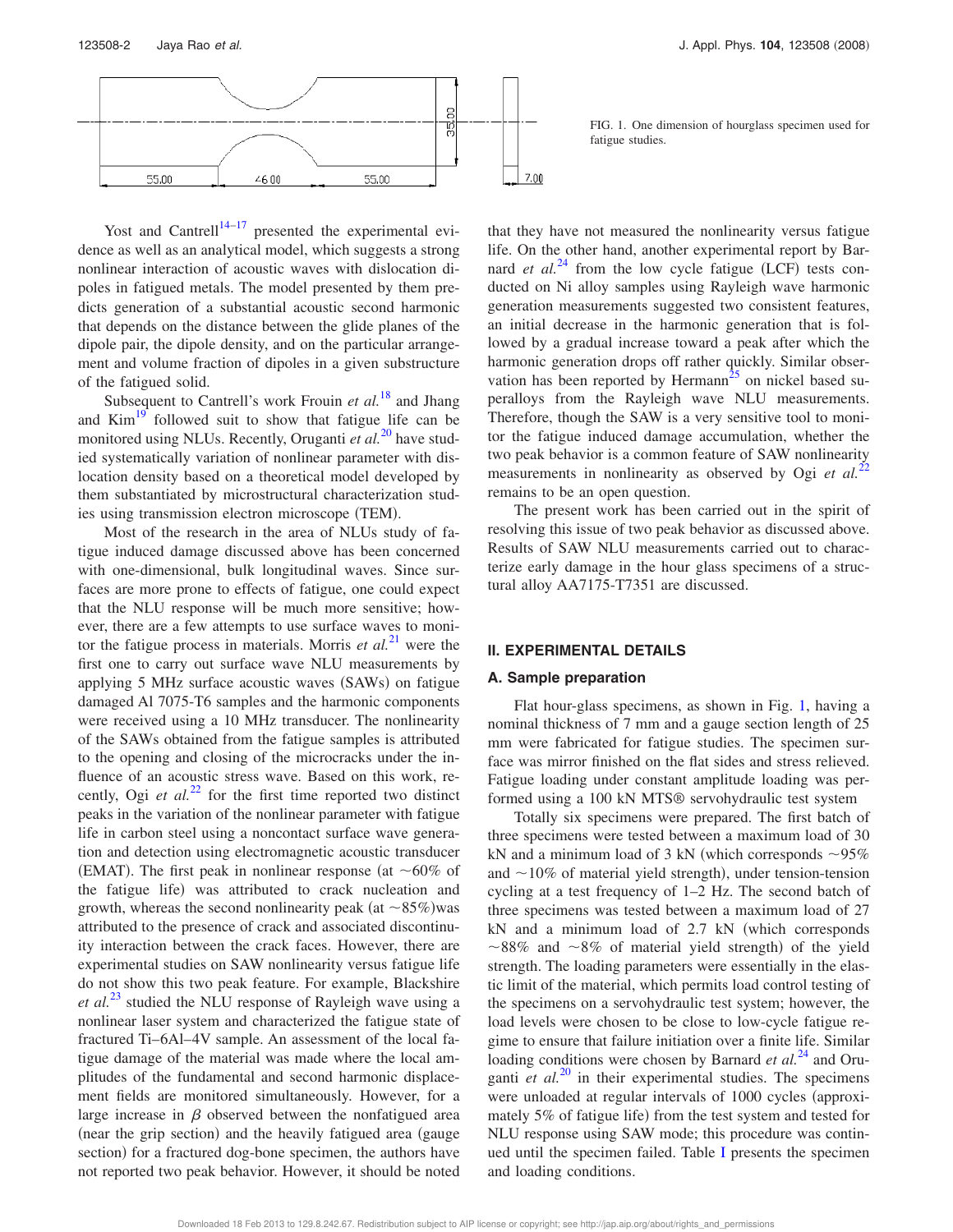| First set                                                          | Second set                                                         |  |  |
|--------------------------------------------------------------------|--------------------------------------------------------------------|--|--|
| Maximum load—95% of yield strength                                 | Maximum load—88% of yield strength                                 |  |  |
| Maximum load—30 kN                                                 | Maximum load-27 kN                                                 |  |  |
| Minimum load—3 kN                                                  | Minimum load—2.7 kN                                                |  |  |
| Frequency of loading—1–2 Hz                                        | Frequency of loading— $1-2$ Hz                                     |  |  |
| No. of cycles per step—1000                                        | No. of cycles per step—1000                                        |  |  |
| Observed fatigue life $-$ ~18 000 cycles                           | Observed fatigue life $-\sim$ 23 000 cycles                        |  |  |
| Instance at which a visible crack appeared<br>$\sim$ 15 000 cycles | Instance at which a visible crack appeared<br>$\sim$ 18 000 cycles |  |  |
| Number of specimens-3                                              | Number of specimens-3                                              |  |  |

#### **B. Description of surface wave nonlinear harmonic generation experimental system**

Figure 2 shows the block diagram of the nonlinear measurement system and sequence of the operation involved in the measurement. The purpose of this experimental setup was to transmit a radio frequency (rf) tone burst of surface/ Rayleigh wave of a certain frequency and pulse width into the material under study through an ultrasonic transducer system and for receiving the distorted signal through another broadband ultrasonic transducer. Rayleigh wave was generated on the sample surface using a longitudinal wave transducer mounted on an acrylic angled wedge. A similar probe was also used for the detection of the Rayleigh (surface acoustic) wave. The distance between the angle blocks was kept as a constant at 46 mm, which was the same as the gauge length of the sample. This was accomplished by keeping the point of entry of the ultrasonic wave in the wedge along the lines that describe the gauge length. The central frequency of the receiving transducer was chosen in such a way that its value is twice or thrice the frequency of the transmitting transducer. No couplant was used between the wedge and the specimen surface, while a very small thin film of couplant was used between the transducer and the wedge. The surface of the wedge and the sample were both polished surfaces and the ultrasonic waves were coupled from the wedge onto the sample using the same constant pressure during every experiment. The influence of the surface asperities and roughness that arise during the fatigue was determined to have negligible effect on the NLU data here due to the fact that the wedges were kept away from the gauge length, i.e., in the low stress regions near the grip where the surface conditions were expected to remain uniform. The longitudinal (L) wave, while passing through the acrylic wedge, loses energy as acrylic is a highly attenuative material, and only a small fraction of the energy can be converted as surface wave in the specimen. A 2.25 MHz transmitter (Olympus NDT Panametrics, V115) and 5 MHz receiver (Olympus NDT Panametrics, V110) were used. The frequency of excitation was selected as 2.0 MHz as the output peak-to-peak voltage of the response signal showed a maximum at this particular frequency. The number of cycles or the pulse width of the tone burst was chosen in such a way that there is no overlap between first received signal and the back wall echoes. In the present study, 20 cycles of tone burst was chosen. Since measurement of fundamental and second harmonics is not in terms of displacement, the nonlinear response is expressed in terms of  $A_2/A_1^2$ . If a linear relationship exists between the second harmonic and the square of the fundamental, it can be confirmed that the data obtained from the experiments is appropriate.

A computer-controlled transmitter receiver (RITEC® Advanced Measurement system RAM-5000) that can generate high amplitude sinusoidal tone-burst inputs with an adjustable number of cycles at a single frequency was used for driving the ultrasonic transducer. The RITEC® gated rf amplifier module is designed to derive the very high power rf bursts needed for modern transducers. A RITEC® broadband receiver BR-640A receives the signal. The output from the broadband receiver was digitized using the Agilent 54631A 8 bit digital storage oscilloscope, which operates at a sampling



FIG. 2. (Color online) Experimental setup using RITEC-RAM-5000.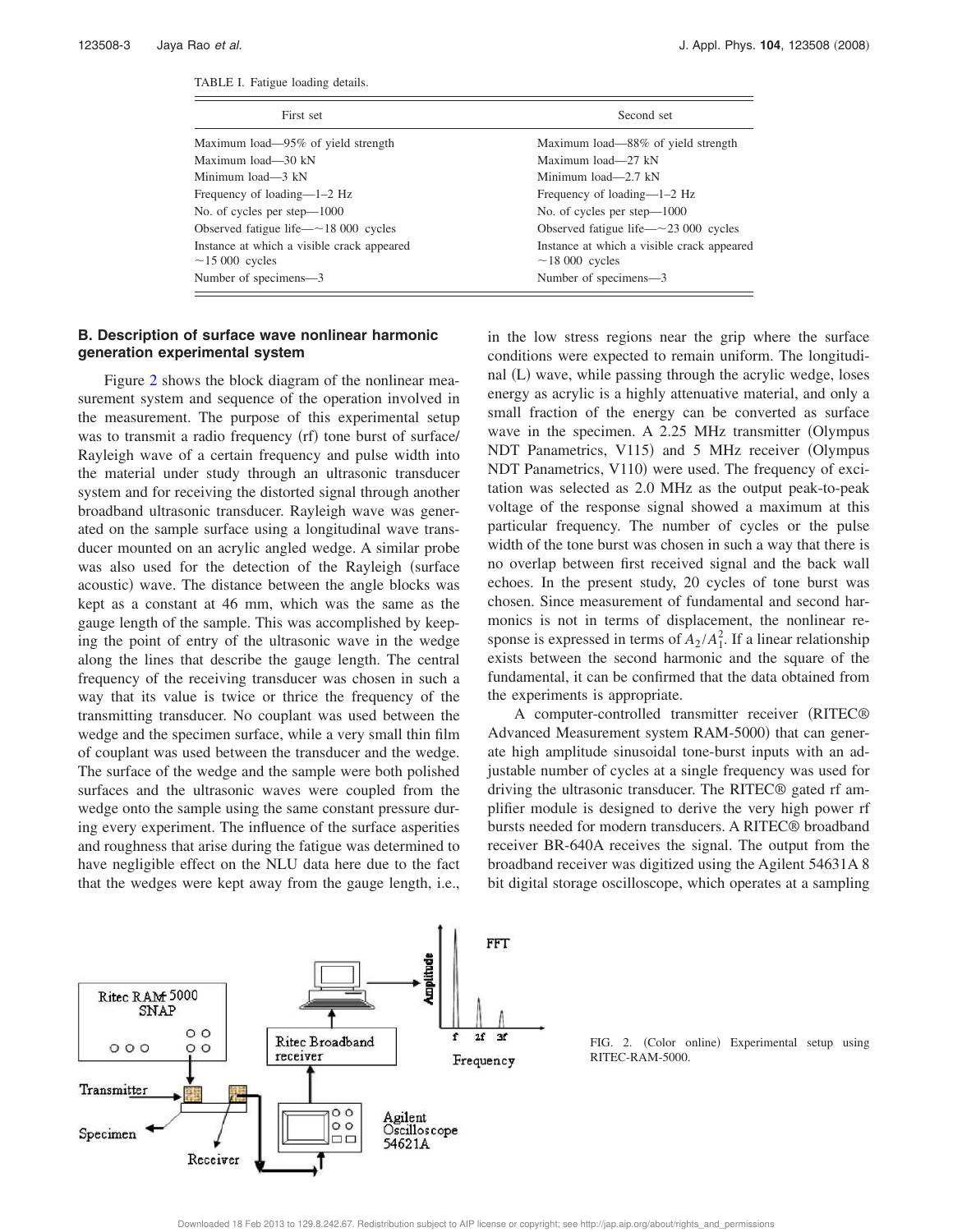rate of 400 MHz, for storing the data in ASCII format. For further analysis of the data, the digitized data from the oscilloscope was transferred to a computer through an Agilent General Purpose Interface Bus 83357A interface cable with 2000 data points per window. A MATLAB® code is used to convert the time domain data into frequency domain spectra. The amplitudes of the fundamental  $(A_1)$  and the second harmonics  $(A_2)$  are evaluated from the frequency domain spectra

### **C. Measurement of nonlinear parameter**

The expression given below for nonlinear parameter  $\beta$ indicates that there exists a linear relationship between the second harmonic amplitude  $(A_2)$  and the square of the fundamental amplitude  $(A_1^2)$  as there exists a unique value of  $\beta$ for a given measurement condition, $\frac{2}{7}$ 

$$
\beta = \frac{8\,\nu^2 A_2}{\omega^2 z A_1^2} \Rightarrow A_2 \alpha A_1^2.
$$

Since measurement of fundamental and second harmonics is not in terms of displacement, the nonlinear response is expressed in terms of  $A_2/A_1^2$  measured in volts. The linear relationship between the second harmonic and the square of the fundamental frequency response was used to confirm that

 $(A_2/A_1^2)$  with percentage of fatigue life in specimen 1.

FIG. 3. (Color online) Variation of  $A_2$  with  $A_1^2$  in fatigue specimen 3 at different number of fatigue cycles showing linearity relationship.

the ultrasonic data obtained from the experiments is appro-

NLU harmonic generation measurements were conducted on the aluminum alloy AA7175-T7351 specimens fatigue cycled at the loading conditions described earlier in Table I. Six hour-glass fatigue specimens were prepared for the fatigue damage studies, of which a batch of three specimens was fatigue cycled between 88% and 8% of yield strength and the other batch was fatigue cycled between 95%

**A. Results on fatigue specimens loaded to 95% of the**

A visible macrocrack could be observed in all specimens at about 15 000 cycles and the specimens ultimately failed at a failure life of  $\sim$  19 500 cycles with a deviation of about 500 cycles. After every thousand cycles of fatigue cycling (approximately 5% of life), the fundamental and the second harmonic amplitudes were measured at different power levels. To confirm the repeatability of readings, three repeat measurements of NLU response were made and the readings were linear averaged. Figure  $3$  presents the plot of  $A_2$  versus





priate.

**III. RESULTS**

**yield strength**

and 10% of yield strength.



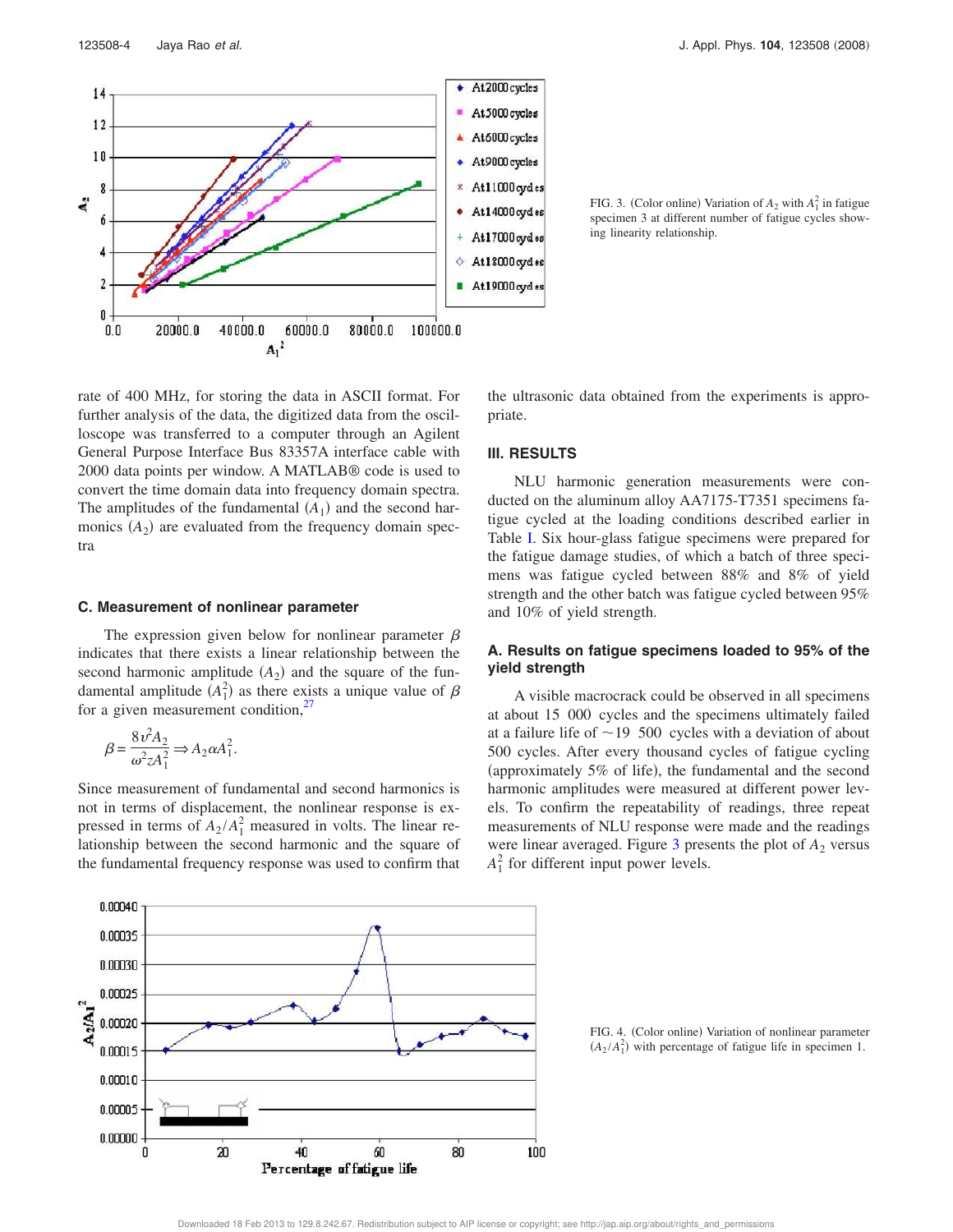

FIG. 5. (Color online) Variation of nonlinear parameter  $(A_2/A_1^2)$  with percentage of fatigue life in specimen 2.

It can be seen from the Fig. 3 that the variation of  $A_2$ with  $A_1^2$  at various stages of the fatigue life is linear, hence the data obtained is appropriate. The slope of the straight lines in  $A_2$  versus  $A_1^2$  plot was taken as the measure of the nonlinear parameter and, in the present work, wherever the variation in the magnitude of  $A_2/A_1^2$  is shown, it implies that the slope of the  $A_2$  versus  $A_1^2$  is taken. Each measurement was done thrice and the slope  $(A_2/A_1^2)$  value taken for consideration is the average of the three values. The variation between repeat NLU measurements was found to be within 4*%*.

As fatigue is a surface phenomenon and cracks tend to initiate on either of the two surfaces of the specimen, it was considered appropriate to measure the NLU response on both the top and the bottom surface of the flat hour glass specimens which were marked as surfaces A and B at the start of the experimentation; and the same was implemented from specimen 2 onwards. Figures 4–6 show the variation of the nonlinear parameter  $(A_2/A_1^2)$  as a percentage of fatigue life for both the surfaces of the sample. The magnitude of the nonlinear parameter was observed to vary with cycles of fatigue loading in an independent manner for both the top surface and the bottom surface of the specimens. Table II provides the details of number of cycles to failure for each specimen and the surface where the fatigue crack was visually noticed first. Based on the above statements, one could correlate that the fatigue crack initiates first on the surface that has the highest nonlinear response.

It can be observed that the NLU response for the two surfaces show two distinct peaks for all the samples examined, though the percentage of life at which they occur varies marginally. This variation was observed to be within 1000 cycles (5% of fatigue life) and could be due to various factors such as specimen-to-specimen variation in size, surface quality, and local microstructural effects. It was observed that the surface that showed a higher value of nonlinear parameter had the first crack initiation. From the results presented in the Figs. 4–6, it can be observed that the first peak appears at about 40%–55% of fatigue life and the second peak at about 75%–90%. The occurrence of the second peak can be linked to the appearance of a visible crack at one of the edges on the hour-glass specimen. The NLU response thereafter drops sharply within the next 500 cycles of fatigue loading coinciding with specimen failure. The results also suggest that the absolute value of  $A_2/A_1^2$  varies from specimen to specimen from the start of experiment until specimen failure, though all specimens were prepared in an identical manner. It is therefore important to characterize the NLU response from the virgin specimen to track onset of fatigue cracking.



FIG. 6. (Color online) Variation of nonlinear parameter  $(A_2/A_1^2)$  with percentage of fatigue life in specimen 3.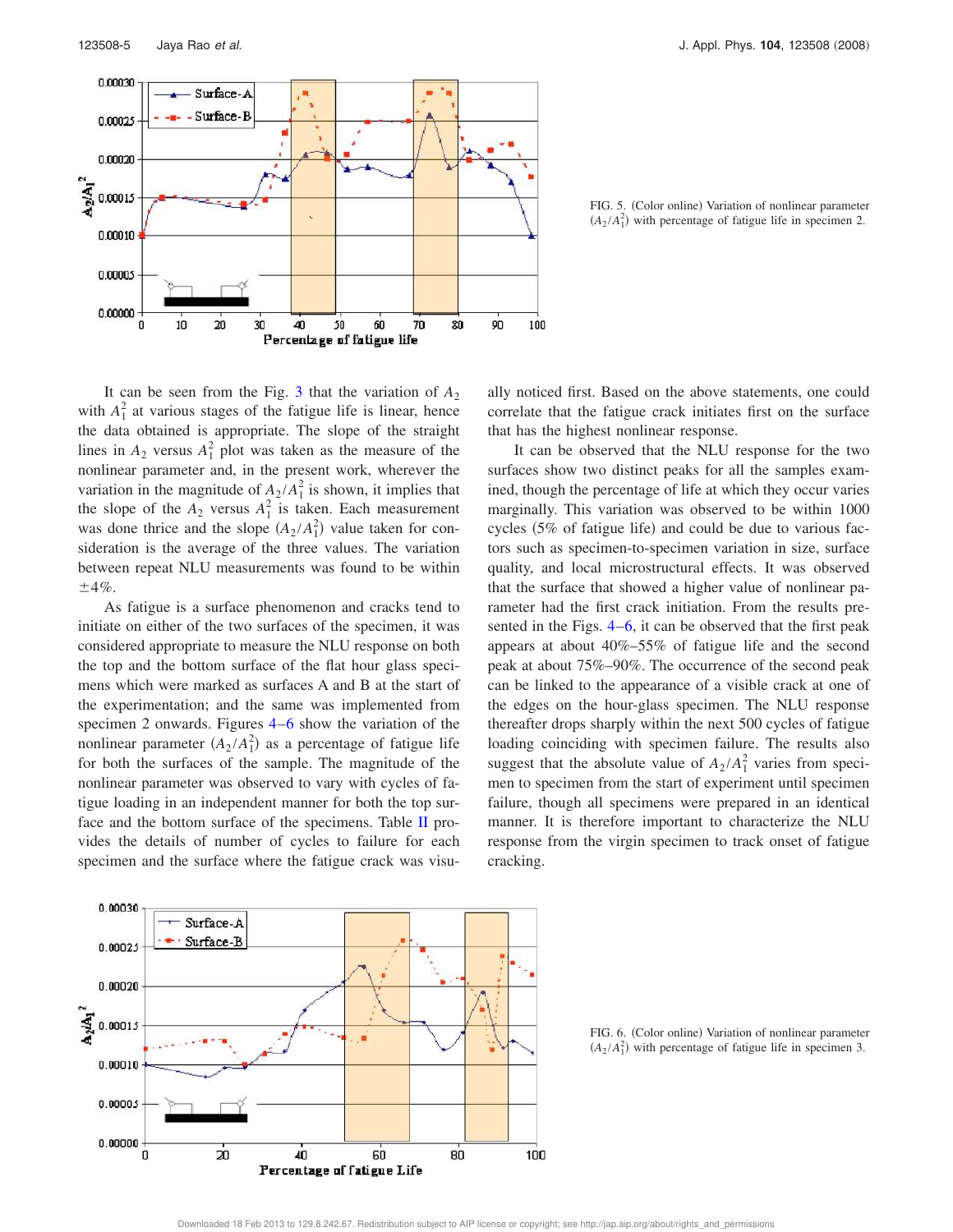TABLE II. Details of number of cycles taken for failure in each specimen and surface on which the crack has initiated.

| Specimen<br>ID              | Crack<br>initiated<br>surface | Total fatigue<br>life (cycles)<br>for each<br>specimen |                              |
|-----------------------------|-------------------------------|--------------------------------------------------------|------------------------------|
| 1                           |                               | $\sim$ 20 000                                          | Specimens cycled             |
| $\mathcal{D}_{\mathcal{L}}$ | B                             | $\sim$ 19 000                                          | between $95\%$ and $10\%$ of |
| 3                           | R                             | $\sim$ 19.500                                          | vield strength               |
| 4                           | B                             | $\sim$ 25 200                                          |                              |
| 5                           | А                             | $\sim$ 24.500                                          | Specimens cycled between     |
| 6                           | B                             | $\sim$ 23.800                                          | 88% and 8% of yield strength |

### **B. Results on specimens loaded to 88% of the yield strength**

NLU measurements on fatigue specimens that were loaded to 88% of yield strength suggest similar two peak responses (Figs. 7–9). The second peak occurs prior to the appearance of visible crack on one of the edges and the magnitude of nonlinear parameter drops sharply within the next  $\sim$  500 cycles of fatigue loading. It can be observed that there is an increase of about 200% in the nonlinear parameter in fatigue cycled samples when compared to the virgin samples.

In summary, it was found that the first peak appears over a range of 40%–55% fatigue life and the second peak appears over a range of 75%–90% fatigue life. The percentage of life and the magnitude of the nonlinear parameter at first and second peaks of the NLU response with percentage of fatigue life are as shown in Table III.

#### **IV. DISCUSSION**

The observation of two peaks in the variation of nonlinearity with percentage of life expended from our results is similar to what has been reported by Ogi *et al.*<sup>22</sup> in carbon steel rather than the single nonlinearity peak behavior reported by Barnard *et al.*<sup>24</sup> and Herman<sup>25</sup> in nickel based superalloys at the later stages of fatigue life. The absence of first peak in the initial stages of fatigue life in nonlinearity observed from the measurements of Barnard *et al.*<sup>24</sup> and Herman<sup>25</sup> could be due to fact that their NLU measurements were carried out at large intervals of fatigue cycles. On the contrary, as discussed earlier, our measurements were carried out at the intervals of 1000 cycles. Therefore, our results suggest that if measurements are made at smaller intervals of fatigue cycles, the two peaks in the variation of nonlinearity with fatigue life can be observed in agreement with the results of Ogi *et al.*<sup>22</sup>

These two nonlinearity peaks suggested by Ogi et al.<sup>22</sup> are based on the fact that the first peak could be due to the nonlinearity arising from fatigue cracks by Richardson's mechanism<sup>28</sup> that was verified by experimental observation of surface wave nonlinearity by Buck *et al.*<sup>12</sup> and Morris *et*  $al.<sup>21</sup>$  arising from the cracks. Further, they attribute the second nonlinearity peak seen at the later stages of fatigue life to arise from the nonlinearity due to the dislocation dynamics. However, the present authors differ with Ogi *et al.* at least on the origin of the first nonlinearity peak that is observed around 40%–50% of the fatigue life. The authors believe that there will also be contribution from persistent slip band (PSB) formation of dislocations to the nonlinearity at this stage of fatigue life and cannot expect contribution only to come from cracks.

In a recent paper, Cantrell<sup>16</sup> has argued out how fatigue cracks at the initial stages of fatigue cannot contribute to the nonlinearity in bulk samples based on the expression derived by Nazarov and Sutin.<sup>29</sup> They have derived an expression for the nonlinearity parameter associated with noninteracting cracks in bulk material. Based on this work, $29$  Cantrell presents an expression  $\beta^{crk}$  arising from cracks,

$$
\beta^{crk} \approx 5 \times 10^6 N_0 R_{crk}^4,
$$

where  $N_0$  is the concentration of cracks (number of cracks per unit volume) in the interior of the material and  $R_{crk}$  is the radius of the crack. As an example, based on the crack density and the linear dimensions of cracks polycrystalline nickel, he has evaluated the nonlinear parameter to have an insignificantly small value of  $\beta^{crk}$ =1.3 × 10<sup>-17</sup> arising from such microcracks with linear dimensions of 45 nm.

At the same time, Cantrell<sup>16</sup> points out, that when the crack size grows to value of  $R_{crk}$ =500  $\mu$ m, one would expect a measurable value  $\beta^{crk}$  = 3.1 and the appearance of macrocracks of this size occurs late in the fatigue life of a material, generally after more than 80%–90% total fatigue



FIG. 7. (Color online) Variation of nonlinear parameter  $(A_2/A_1^2)$  with percentage of fatigue life in specimen 4.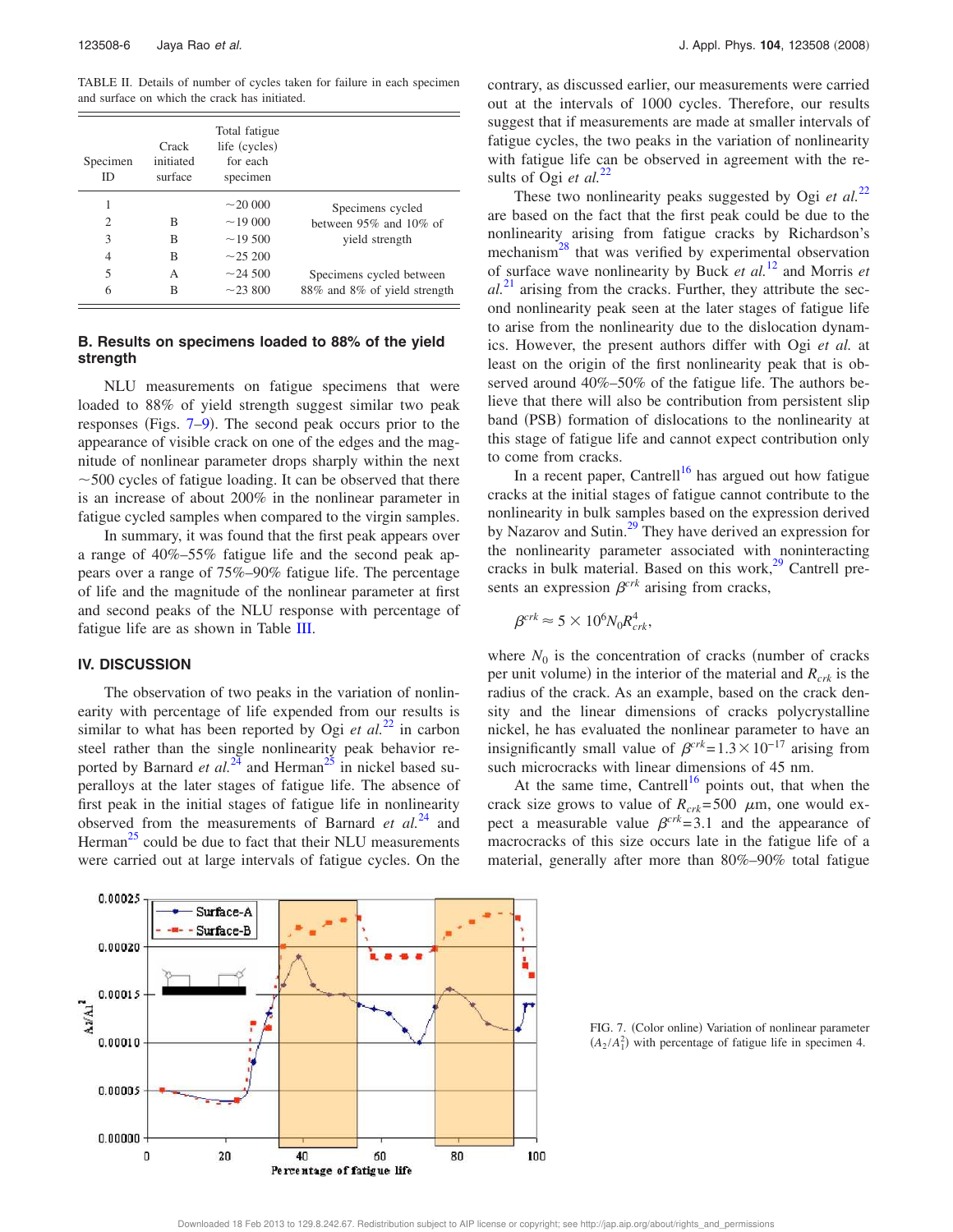

FIG. 8. (Color online) Variation of  $(A_2/A_1^2)$  with percentage of fatigue life in specimen 5.

life. It is the fourth-power dependence on crack radius produces a dramatic increase in  $\beta_{crk}$  as the macrocracks rapidly grow to several millimeters in radius before fracture. Based on his above argument, Cantrell<sup>16</sup> further suggests that it is important to note that macrocrack-induced changes in  $\beta$  generally arise during the last 10%–20% of full fatigue life and occur in addition to that of the microstructural contributions arising from dislocation dynamics.

It should also be noted that a similar LCF measurement using surface wave by Barnard  $et \ al.<sup>24</sup>$  on the Ni alloy samples (Inconel 718) did not show the two nonlinearity peaks, but only one at the later stage of fatigue of life. In their normalized harmonic ratio  $(A_2/A_1^2)$  of fatigued with respect to that of an unfatigued sample variation with expended life showed a gradual increase toward a peak 80%– 90% of life depending on the load. Thereafter, the harmonic ratio was found to decrease rapidly. Barnard et al.<sup>24</sup> suggested that the gradual increase toward a peak in harmonic ratio is thought to be the result of dislocation networks formed as a result of fatigue. The rapid decrease in the harmonic ratio was thought to be the result of the surface crack growth. In the case of the second harmonic, its penetration depth is less than the fundamental, and so will experience greater loss due to reflections from the crack faces. Similarly, a fatigue test with a low-cycle fatigue test by Hermann<sup>2</sup>

shows a consistent increase in the harmonic ratio,  $\beta'$  (the  $\beta$ value was corrected for a surface wave), as a function of fatigue life until  $\beta'$  drops before the failure of the specimen. Both the works of Barnard *et al.*<sup>24</sup> and Hermann<sup>25</sup> show that they observe a peak in the nonlinearity parameter peak near 90% of the failure and it should be noted that the absence of first peak in their results in the initial stages of fatigue could be due the long intervals of fatigue cycles used for nonlinear measurements, as discussed earlier. This is in agreement with Cantrell's<sup>16</sup> argument of the contribution of fatigue cracks to the nonlinearity only at the later stages of fatigue.

Morris *et al.*<sup>21</sup> though their main emphasis was that the nonlinearity arises only from fatigue induced cracks, also have not observed any two nonlinearity peaks behavior. Instead, their harmonic ratio observed to be increasing monotonically in the early stage of fatigue with increase in the percentage of life expended and showed a steep increase in nonlinearity only near 10%–20% of the remaining fatigue life, showing that the cracks could effectively contribute only at the later stage of fatigue life.

Recently, Kawashima *et al.*<sup>30</sup> reported nonlinear acoustic response through minute surface cracks based on simulation studies and experimentation. The results suggest that the nonlinearity parameter increases as the crack length increases and saturates for a crack length of around



FIG. 9. (Color online) Variation of  $(A_2/A_1^2)$  with percentage of fatigue life in specimen 6.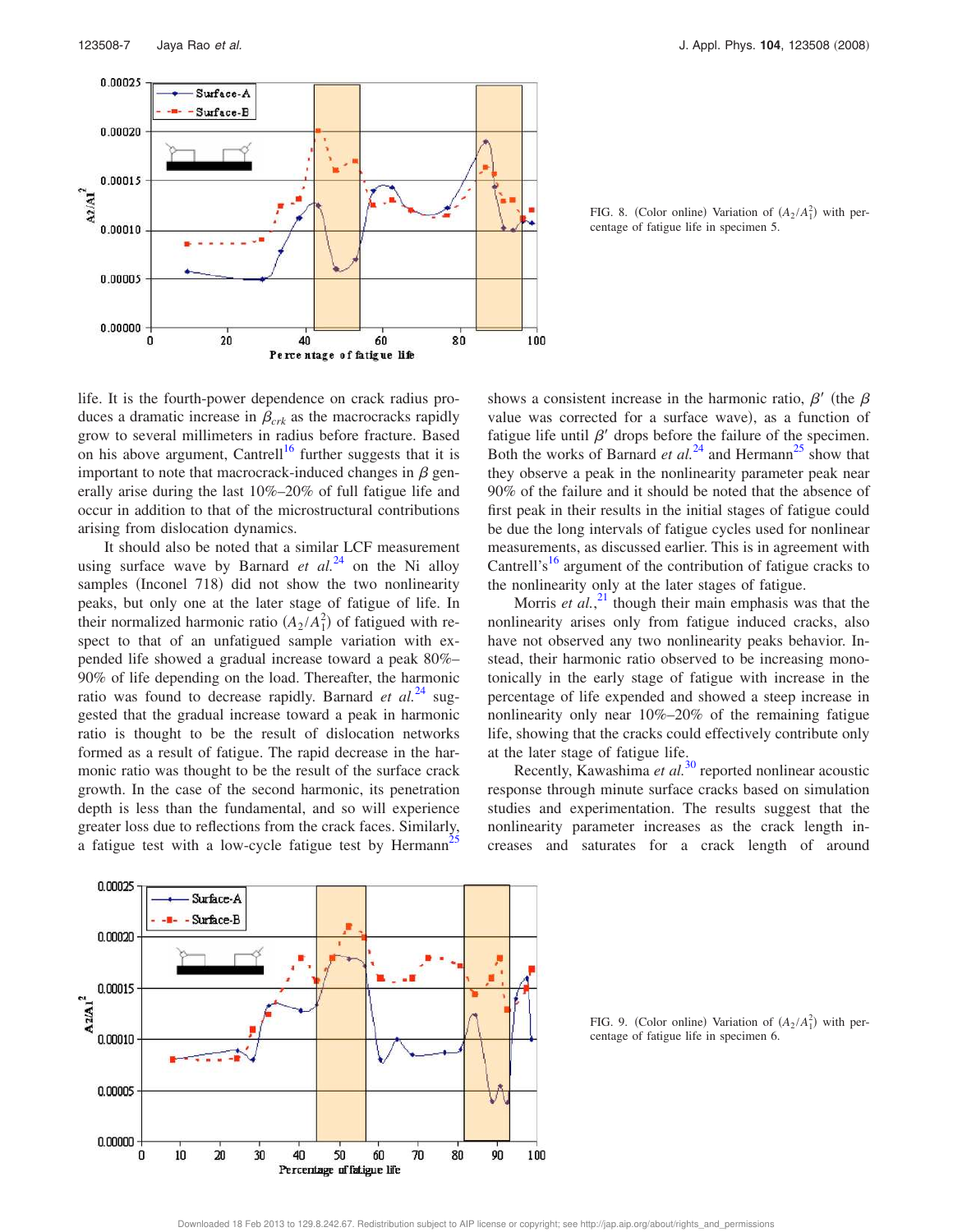TABLE III. Variation of  $A_2/A_1^2$  for the first and second peaks as a function of fatigue life.

| Specimen ID | Details of First peak |                            | Details of second peak                    |      |                     |
|-------------|-----------------------|----------------------------|-------------------------------------------|------|---------------------|
|             | % fatigue life        | $A_2/A_1^2 \times 10^{-4}$ | % fatigue life $A_2/A_1^2 \times 10^{-4}$ |      |                     |
|             | 55                    | 2.39                       | 86                                        | 1.50 |                     |
| 2           | 46                    | 2.1                        | 82                                        | 1.90 | Specimens loaded to |
| 3           | 55                    | 2.5                        | 86                                        | 1.92 | 95% of yield load   |
| 4           | 40                    | 2.2                        | 77                                        | 2.14 |                     |
| 5           | 48                    | 2.28                       | 90                                        | 2.25 | Specimens loaded to |
| 6           | 44                    | 2.15                       | 88                                        | 1.95 | 88% of yield load   |

150–200  $\mu$ m for a crack opening of about 1 nm. Therefore, for nonlinearity to arise from cracks, their opening should be smaller than the wavelength of the second harmonic frequency. Ogi *et al.*<sup>22</sup> has also suggested that the opening and closing of the crack tip could cause the nonlinearity. However, one cannot come to such a conclusion unless the size of crack tip or crack opening is known. Ogi *et al.* have reported to have measured an average crack length of 50  $\mu$ m and crack density of 200 mm−1 near the fatigue life of first nonlinearity peak. According to Cantrell, $^{16}$  the contribution from cracks to the first nonlinearity peak will be very small for these values of average crack length and density reported by Ogi *et al.*<sup>22</sup>

Moreover, in general, such a crack initiation will not happen until PSBs are formed. $31$  It is well known that fatigue crack initiation processes are often related to the formation of PSBs. $31-34$  It is normally observed that during LCF, even prior to macroscale plasticity, dislocations are generated during cyclic loading, which cluster and form channel-vein structures and later on form ladderlike structures. Ladderlike structures are found inside PSBs which carry most of the plastic deformation and lead to surface roughness, in the form of so-called extrusions, intrusion, and protrusions. These slip bands, which have a typical width of several micrometers, lead to extrusions at the sample surface and stress concentrations, or to strain localization. The development and broadening of the PSB is often accompanied by the initiation of small fatigue cracks. A widely accepted model of PSB and fatigue crack initiation is the Essman–Gosele– Mughrabi extrusion theory. $32$ 

Cantrell and Yost, $14-17$  in a series of theoretical and experimental work, have shown the contribution of nonlinearity from veinlike dislocation structure and its subsequent development to PSB will be more than 100% at every stage of this dislocation structure development.

Considering these aspects of dislocation dynamics and surface crack initiation and the contribution of magnitude of nonlinearity from various stages of dislocation dynamics, one cannot rule out the contribution of nonlinearity (in the present study also) from dislocation dynamics and still preserving the contribution of nonlinearity from fatigue cracks to a latter stage. Therefore, one may suggest that the increasing nonlinearity and its subsequent development into a peak value may arise from the formation of PSB, discussed above. After the peak, the decreasing trend in nonlinear parameter could be due to the microcrack initiation and crack-PSB interaction. Since the nonlinearity is decreasing, it is believed that the effective interaction of the wave with PSB is reduced after sufficient density of minute cracks were formed. In effect, it will reduce the distortion in the wave and thus the nonlinearity parameter. Therefore, instead of expecting a contribution only from cracks, for the first peak to appear, one could suggest that it could be due to PSB-crack interaction.

The second peak arising at the later stage might arise partly due to the possible dislocation-crack interaction mechanism suggested by Ogi *et al.*<sup>22</sup> In a subsequent work, Ogi et al.<sup>5</sup> have observed a PSB-cell structure transition occurring in their system at the late stages of fatigue life (70%– 85%) from their TEM and ultrasonic attenuation studies using EMAT. This type of transition is seen to occur only at the late stages of fatigue $35$  and has been observed experimentally in many materials.<sup>36</sup> This transition, observed by Ogi *et al.*<sup>5</sup> in their later work, might cause the increase in the nonlinearity and subsequently cell structure–crack interaction would reduce the nonlinearity after a peak, observed in their nonlinear measurements reported in $^{22}$  on the same material. Therefore, as observed by Ogi et al.,<sup>5</sup> the second peak in the present study also could be due to such PSB-cell transition and subsequent crack dislocation interaction.

### **V. CONCLUSION**

NLU harmonic generation measurements were conducted on the aluminum alloy AA7175-T7351 specimens fatigue cycled at two loading conditions and the observations are as follows.

- (1) Along both the surfaces of the specimen, two distinct peaks in the nonlinear parameter  $A_2/A_1^2$  were observed for all the samples.
- (2) The first one appears at  $\sim$  40%–55% of fatigue life and the latter at  $\sim 75\% - 90\%$ . The second peak appears just before a visible crack appears at one of the edges on the hourglass specimen. The magnitude of nonlinear parameter drops thereafter—within about 500 cycles 2% of fatigue life) of fatigue loading and prior to specimen failure.
- (3) Similar results were obtained in case of fatigue specimens that were loaded to 95% of yield strength. Results showed that there is an increase of  $\sim$ 200% in the nonlinear parameter  $A_2/A_1^2$  at the first peak in the fatigue sample when compared to the virgin sample.
- $(4)$  Surface with a fatigue crack showed a larger change in nonlinearity when compared with the other surface. It